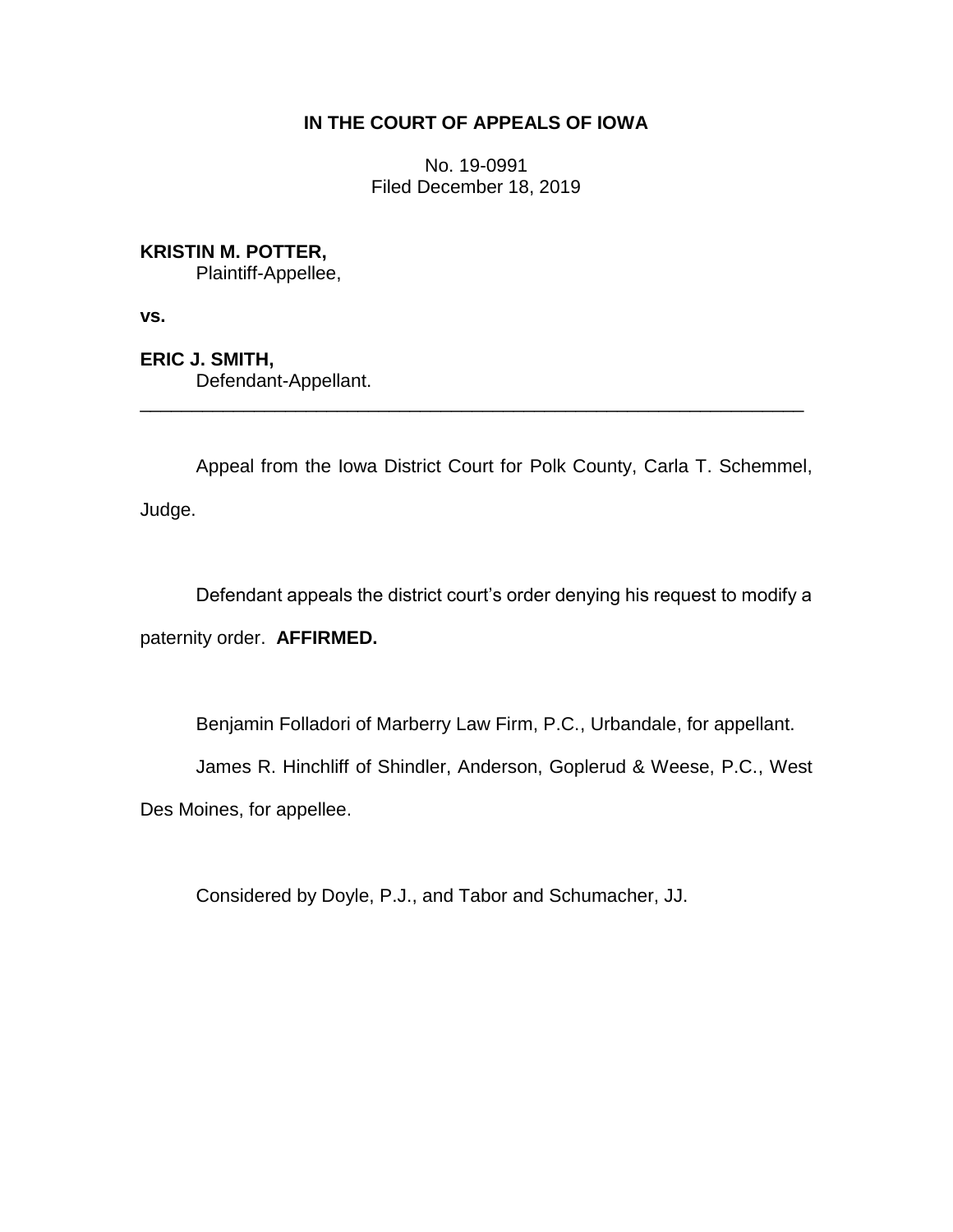### **SCHUMACHER, Judge.**

Eric Smith (Eric) appeals from the district court order, which modified Eric's visitation and denied Eric's request for an award of physical care after the custodial parent moved to Arizona with the parties' nine-year-old daughter. On review of the entire record, we affirm the district court's ruling.

### **I. Facts and Procedural History.**

Kristin Potter (Kristin) and Eric have never been married but are the parents of one child, J.S., born in 2009. On January 19, 2011, a document entitled "Consent Judgment Re: Paternity, Custody, Parenting Time and Child Support" was filed in Maricopa County, Arizona*,* granting Kristin and Eric joint custody*.* On November 28, 2011, a second order was entered in Arizona adopting an agreement of the parties that modified the parties' parenting time. While shortlived, the parties reconciled and moved to Colorado. Kristin and Eric then moved to Iowa in 2015.

On June 17, 2016, Kristin filed an application for a civil protection order under Iowa Code chapter 236 (2016). On June 30, 2016, a consent order was entered prohibiting Eric from having any in-person contact with Kristin. The parties were allowed only written communication. On August 3, 2016, Kristin filed a petition to register a foreign judgment in Polk County, Iowa, and on September 19, 2016, Kristin filed a petition in Polk County, Iowa, requesting modification of the Arizona order. During the course of the initial Iowa proceedings, the court appointed Susan Gauger to conduct a child custody evaluation. The evaluation recommended the parties be awarded joint legal custody and Kristin be awarded physical care of J.S.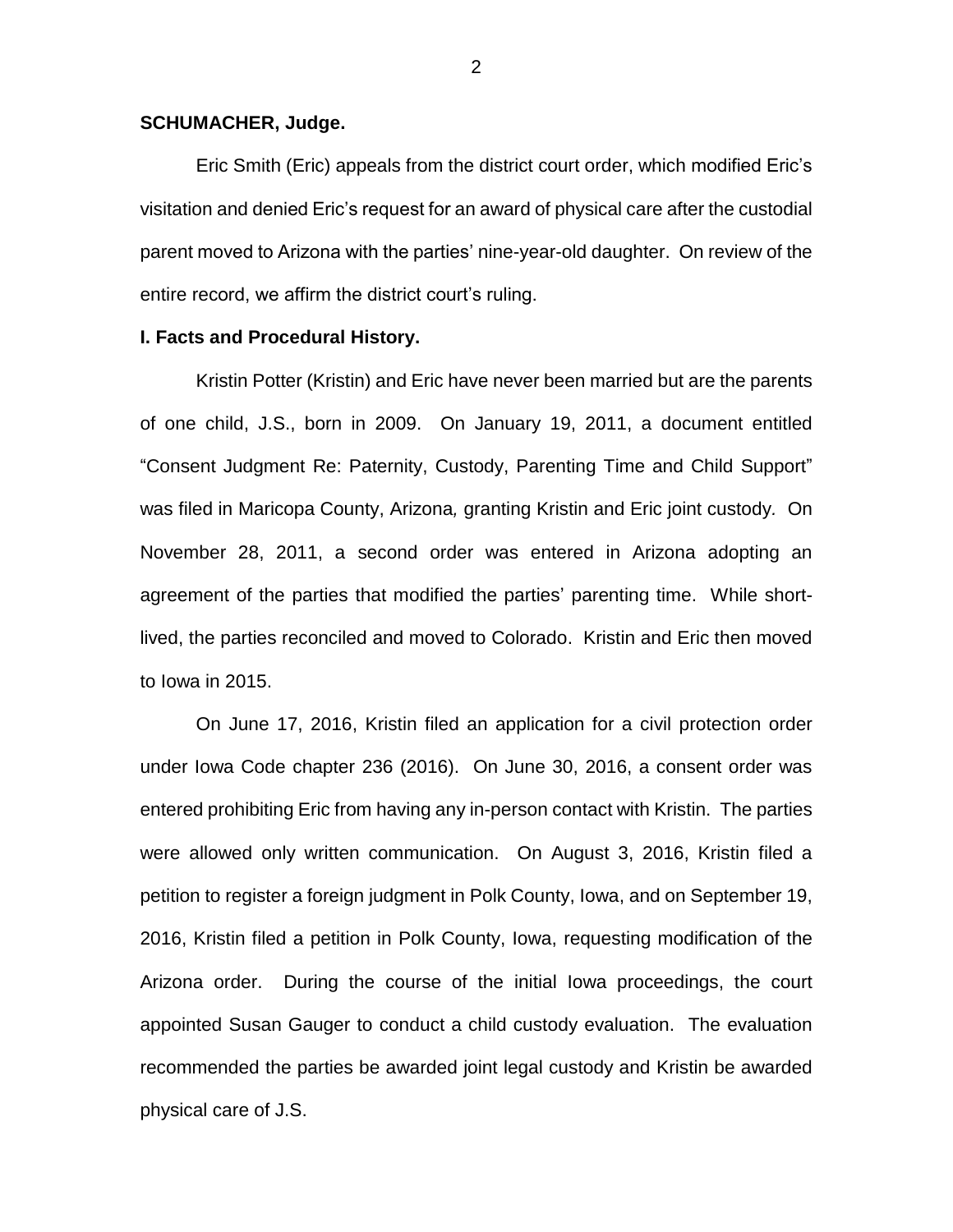On April 17, 2017, Kristin and Eric agreed to modify the previous order, with the parties remaining joint legal custodians of J.S. and Kristin being awarded physical care of J.S. Such agreement was approved by the Iowa court. Eric's visitation was set at every other weekend and an overnight every Wednesday. Additionally, for the weeks in which Eric did not have weekend visitation, he was also entitled to an overnight Thursday visit. The terms of the previously entered no-contact order in favor of Kristin were incorporated within that stipulation and modified order*.*

On March 5, 2018, Kristin provided written notice to Eric of her intent to move back to Arizona. On April 9, 2018, Kristin filed a petition requesting modification of Eric's visitation in anticipation of such move. A child and family reporter was appointed by the court at the request of Kristin, over the objection of Eric. On August 22, 2018, Eric filed an application for an emergency temporary injunction to prohibit Kristin from moving with J.S. to Arizona. Following a hearing, the district court denied and dismissed Eric's application for injunctive relief. Eric then filed a counterclaim requesting he be awarded physical care of J.S. Prior to the final trial, Kristin and J.S. moved to Arizona, where Kristin, her fiancé, and J.S. now reside.

Final trial on Kristin's petition for modification and Eric's counterclaim was held over a two-day period in December 2018. At the time of trial, Kristin was expecting a new baby and employed in Arizona as a nurse with an annual income of \$56,000. J.S. was enrolled in school in Arizona. Eric remained in Des Moines, residing with his girlfriend and her two children. He continued to work for a company based out of Chandler, Arizona, earning an annual income of \$78,000.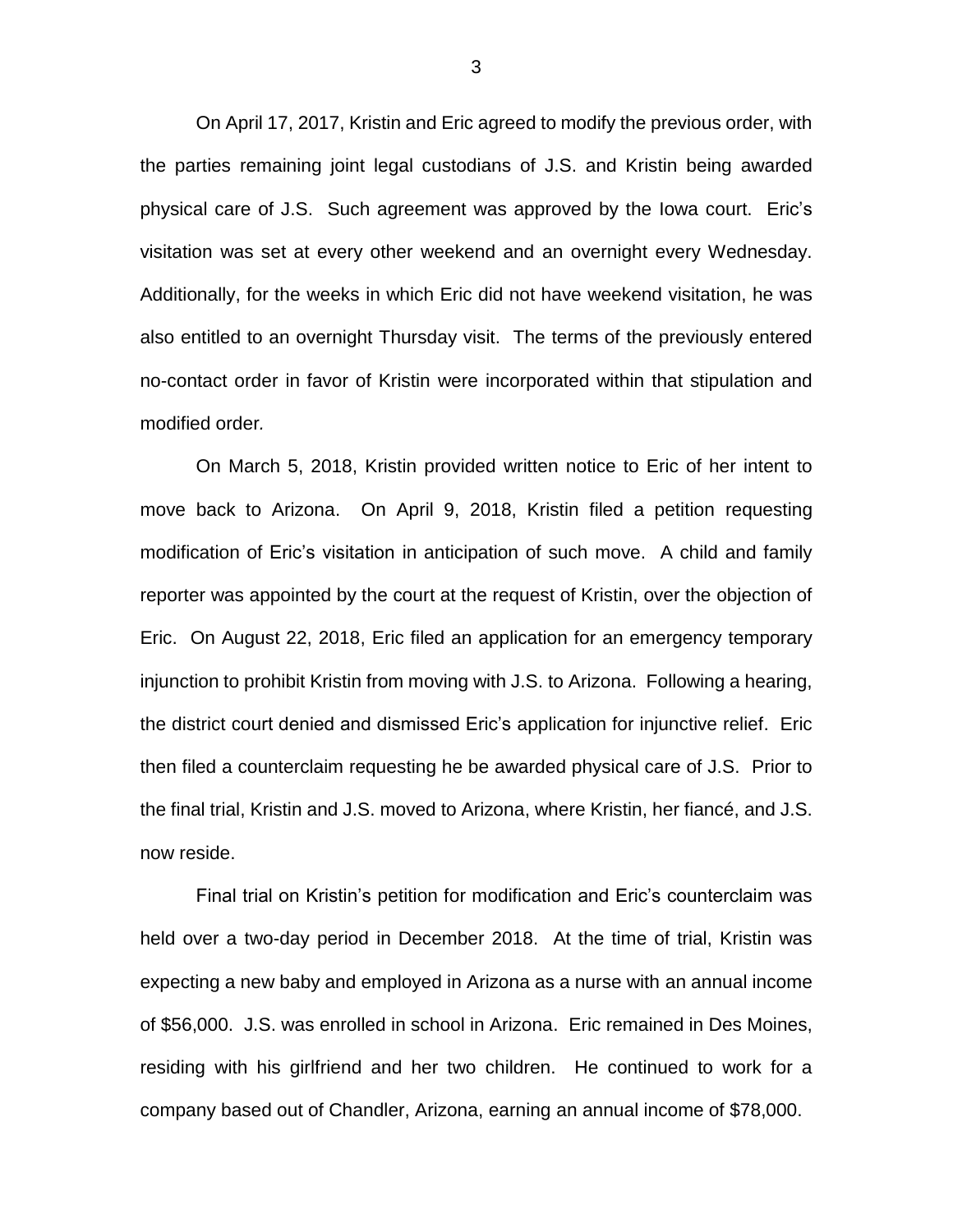Following the filing of the modified order, Eric filed a motion pursuant to Iowa Rule of Civil Procedure 1.904(2). Such was denied in its entirety by the district court. His appeal followed.

### **II. Scope of Review.**

Our review of this matter is de novo. Iowa R. App. P. 6.907. We give weight to the fact findings of the district court, especially in determining the credibility of witnesses, but are not bound by them. Iowa R. App. P. 6.904(3)(g). Our overriding consideration is always the children's best interests. Iowa R. App. P. 6.904(3)(o).

## **III. Relocation to Arizona.**

The parties' order from the 2016 Iowa modification included the following provisions:

k: School District: The parties stipulate and agree that it is in the child's best interest to attend the West Des Moines school district through high school.

l. Moving: If either party intends to relocate more than thirty (30) miles from their present residence, that party will give the other 120 days advanced written notice of their intent to do so.

Eric argued at the injunction hearing that the provision concerning the school district required J.S. to remain in the West Des Moines school district through high school. Kristin argued that because of the moving provision, she was allowed to change the child's residence as the custodial parent, upon notice to Eric. The district court addressed the above at the injunction hearing, finding that the decree did not prevent the move. On appeal, Eric does not challenge the district court's denial of injunctive relief but argues that Kristin's move was purely self-motivated and he is better able to provide for the best interests of the child. We address the issues Eric raises below.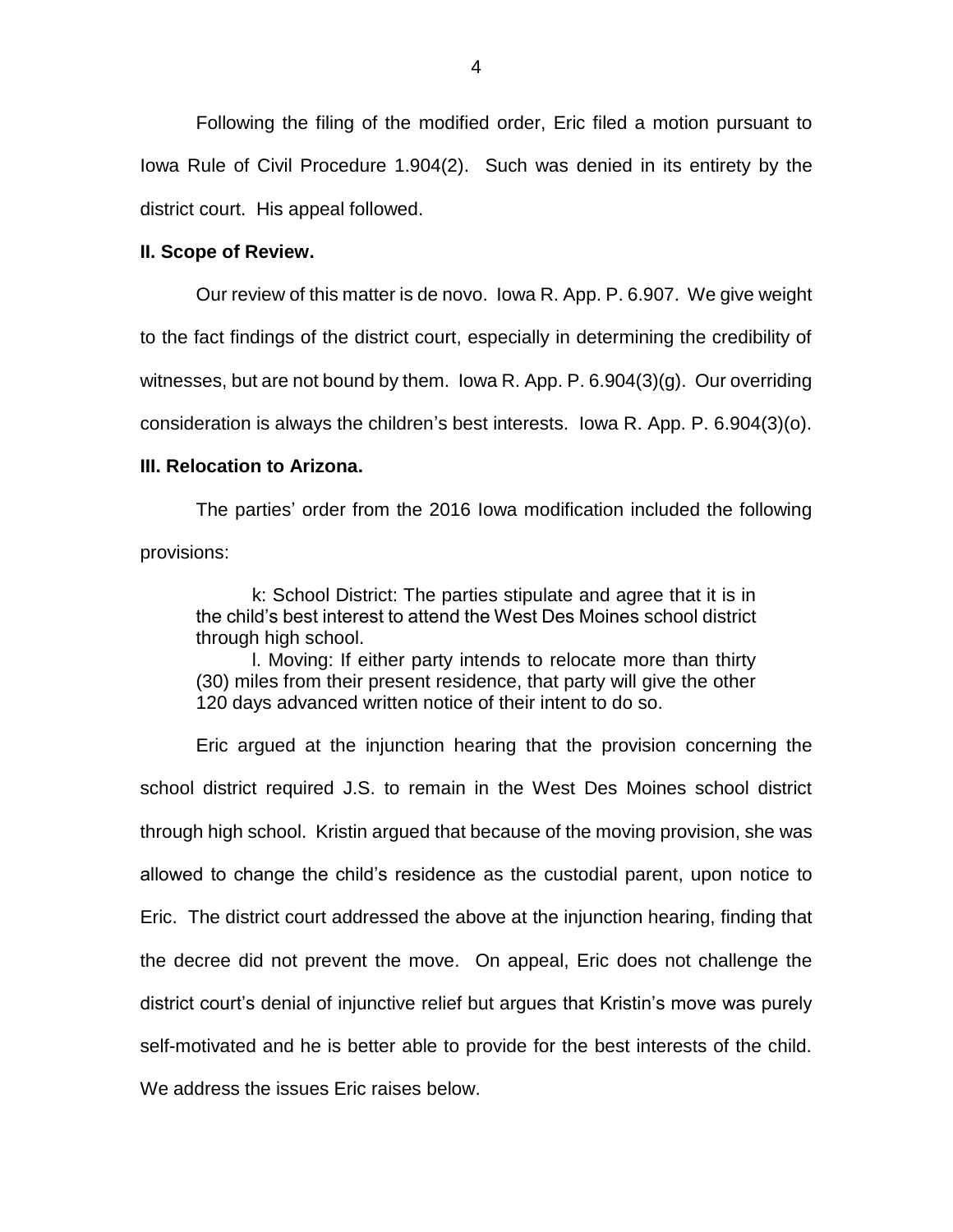The general principles guiding our adjudication of petitions for modification of dissolution decrees are well established. Appellate courts of this state have long held that the petitioner has a lesser burden to justify a modification of visitation provisions than a modification of custody. *Nicolou v. Clements,* 516 N.W.2d 905, 906 (Iowa Ct. App. 1994). In this case, Kristin need only show there had been a change in circumstances since the most recent order, not a substantial change in circumstances. *See id.* She also bears the burden of showing that the requested change is in the best interests of the child. *In re Marriage of Salmon,* 519 N.W.2d 94, 95–96 (Iowa Ct. App. 1994). The trial court has reasonable discretion to modify visitation rights and its decision will not be disturbed on appeal unless the record fairly shows that it has failed to do equity. *Norenberg v. Norenberg,* 168 N.W.2d 794, 797 (Iowa 1969); *In re Richardson*, No. 12-1461, 2013 WL 3458166, at \*2 (Iowa Ct. App. July 10, 2013).

"To change a custodial provision of a dissolution decree, the applying party must establish by a preponderance of evidence that conditions since the decree was entered have so materially and substantially changed that the children's best interests make it expedient to make the requested change." *In re Marriage of Frederici,* 338 N.W.2d 156, 158 (Iowa 1983). "The changed circumstances must not have been contemplated by the court when the decree was entered, and they must be more or less permanent, not temporary." *Id.* "They must relate to the welfare of the children." *Id.* "A parent seeking to take custody from the other must prove an ability to minister more effectively to the children's well-being." *Id.* These principles clearly place a heavy burden on a parent requesting modification of a custodial provision. The burden is necessarily a heavy one undergirding the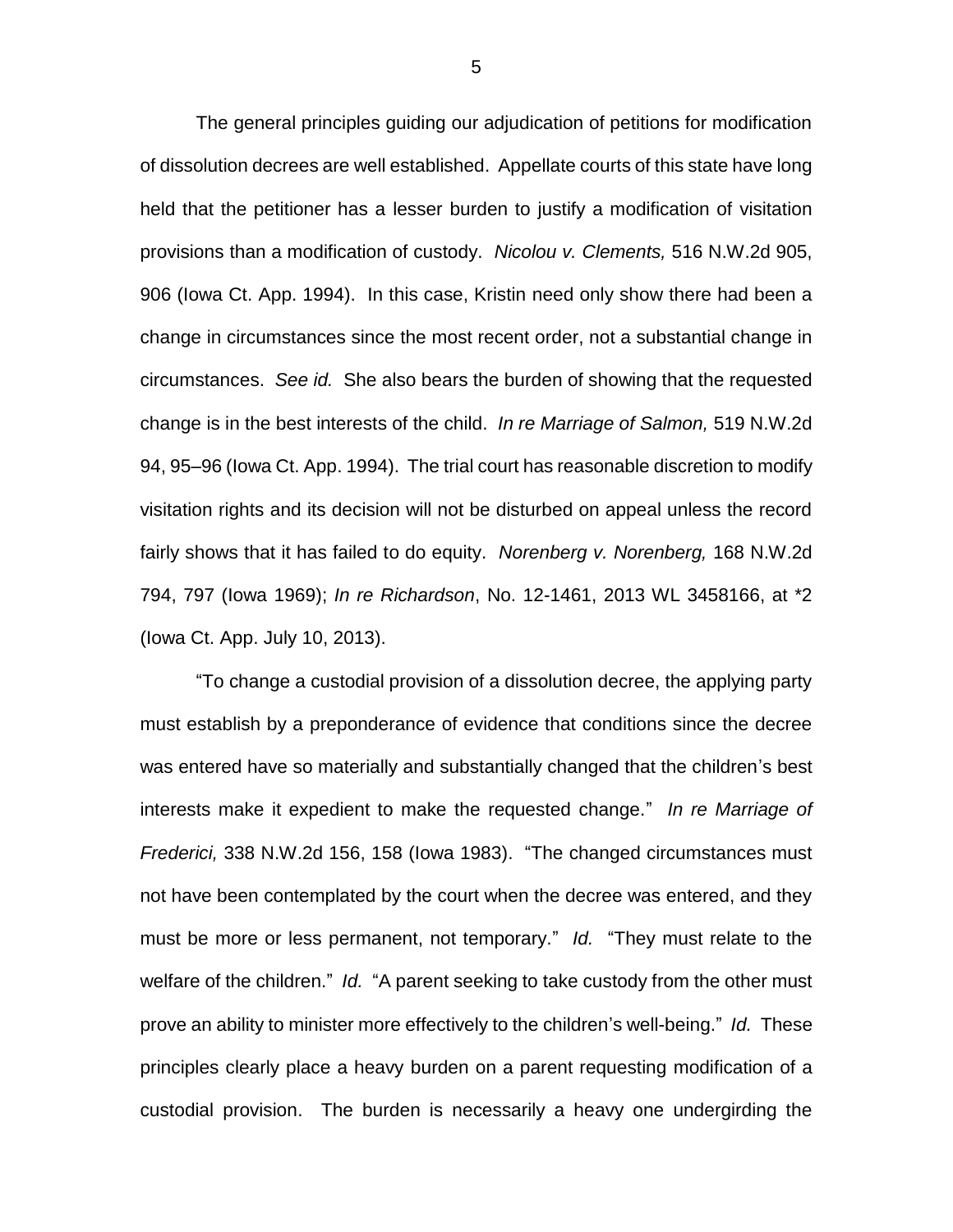fundamental policy that "once custody of children has been fixed it should be disturbed only for the most cogent reasons." *Id.*

A decision by a joint custodial parent with physical care of children to move out-of-state is the kind of decision the other joint custodian has a right to be consulted about. Geographical proximity is a desirable feature of joint custody because it enhances the opportunity for access between the children and the noncustodial parent. Nevertheless, geographical proximity is not an indispensable component of joint custody, and, at least when the decree is silent on the issue, the parent having physical care of the children must, as between the parties, have the final say concerning where their home will be. This authority is implicit in the right and responsibility to provide the principal home for the children. The right would mean little if the other custodian could veto its exercise. Even with joint custody, therefore, the burden is on the parent challenging removal to establish that the decree should be modified to preclude it. *Id.* at 159–60. And in our "highly mobile society"—a characterization the Iowa Supreme Court used in *Frederici* that is surely no less true today—periodic relocation is hardly a surprise. *Id.* at 160.

However, as set forth by the Iowa Supreme Court in *In re Marriage of Hoffman*, 867 N.W.2d 26, 33 (Iowa 2015), Kristin's authority as the physical care custodian to decide the location of the child's residence is not unlimited. Her decision is subject to judicial review based on well-established principles protecting the best interests of the child.

In determining whether removal should be prevented, the trial court must consider all of the surrounding circumstances. They include the reason for removal, location, distance, comparative advantages and disadvantages of the new environment, impact on the children,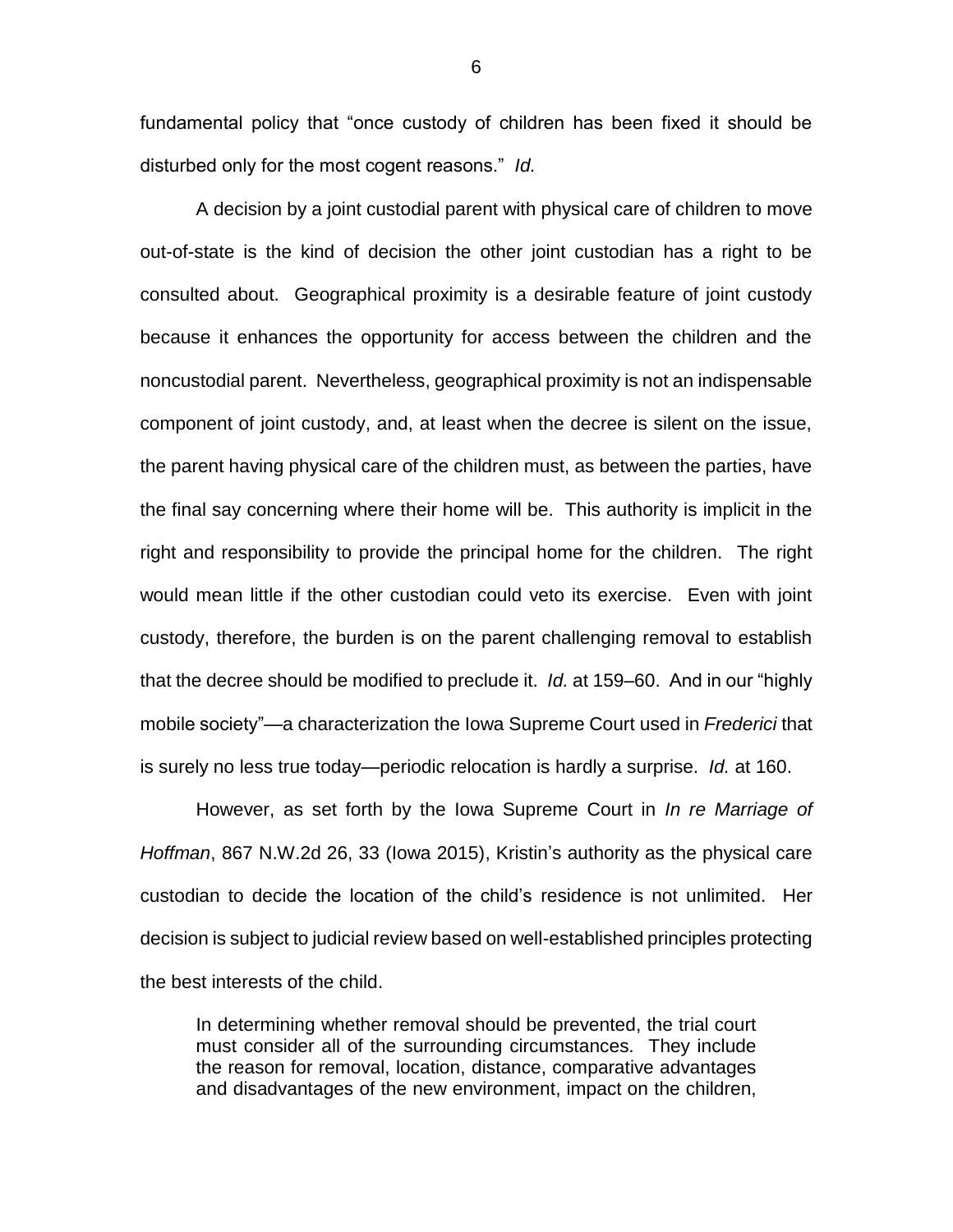and impact on the joint custodial and access rights of the other parent.

*Frederici*, 338 N.W.2d at 158. With these principles in mind, we turn to the move from Polk County, Iowa to Arizona.

A. Kristin's Motive for the Move.

Eric argues that Kristin's move was motivated solely by her desire to be closer to her new boyfriend even if it meant "destroying the relationship that the child had with Eric in Iowa." The district court found that Kristin's move was motivated by her desire to live in the same state as her fiancé, with whom she is now expecting a new baby, and her employment opportunities. We agree with such assessment of the district court. *See In re Marriage of Behn,* 416 N.W.2d 100, 101 (Iowa Ct. App. 1987) ("We do not find Barbara's moves with her [new] husband justify a change of physical care."); *see also Hollandsworth v. Knyzewski,* 79 S.W.3d 856, 873 (Ark. Ct. App. 2002) ("A rule of law that effectively requires custodial parents to gamble custody of their children before they can live with their children and new spouses . . . seems the very antithesis of domestic stability."); Theresa Glennon, *Still Partners? Examining the Consequences of Post-Dissolution Parenting,* 41 Fam. L.Q. 105, 125–36 (2007) (exploring a multitude of reasons why parents with physical care choose to move).

We, like the district court, find no credible evidence in the record tending to prove Kristin moved to Arizona to limit Eric's relationship with J.S*. See In re Marriage of Grantham,* 698 N.W.2d 140, 146 (Iowa 2005) (modifying physical care after one parent "maintained a persistent pattern of conduct that . . . served to diminish the children's relationship with their mother"); *In re Marriage of Quirk–*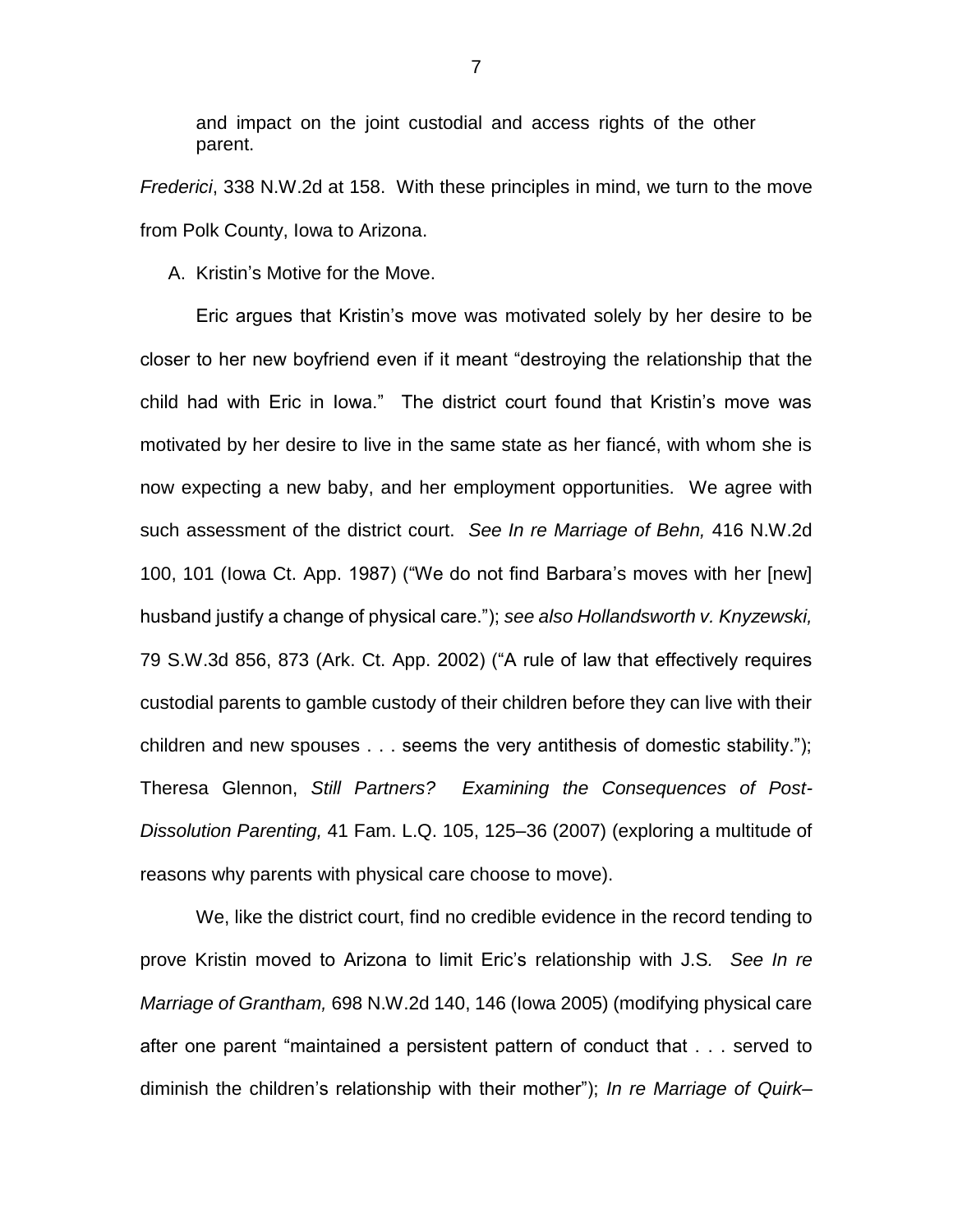*Edwards,* 509 N.W.2d 476, 480 (Iowa 1993) (modifying physical care when "the evidence was overwhelming that [one parent] willfully sought to deprive [the other] of . . . visitation"); *In re Marriage of Leyda*, 355 N.W.2d 862, 867 (Iowa 1984) (modifying physical care when one parent's relocation was "motivated in large part by [a] driving need to separate [the child] from her father, emotionally and physically"); *In re Marriage of Downing*, 432 N.W.2d 692, 694–95 (Iowa Ct. App. 1988) (modifying physical care when the moving parent denied visitation, withheld health information, intercepted mail, and even "remov[ed] the telephone from the house when she left the children alone so they would not call their father").

We also look to the efforts of Kristin, described by the trial court as "extraordinary," since the move to foster the relationship between J.S. and her father. These efforts include providing transportation for J.S. to Iowa for Labor Day and fall break at her sole cost, offering Eric the majority of the winter break for J.S., allowing Eric to have time with J.S. when he traveled to Phoenix for work, and making efforts to ensure Eric has the opportunity for daily phone contact with J.S.

While Eric also argues that Kristin has a pattern of moving, creating instability for J.S., we note that the majority of the moves made by Kristin since the birth of J.S. were in Eric's company. Further, while Eric relies heavily on *In re Marriage of Eggeling*, No. 18-0234, 2019 WL 478818, at \*4 (Iowa Ct. App. Feb. 6, 2019), we note that the *Eggeling* case is distinguishable because the Eggelings shared joint legal custody and joint physical care at the time of the move, whereas Kristin is the custodial parent in this case.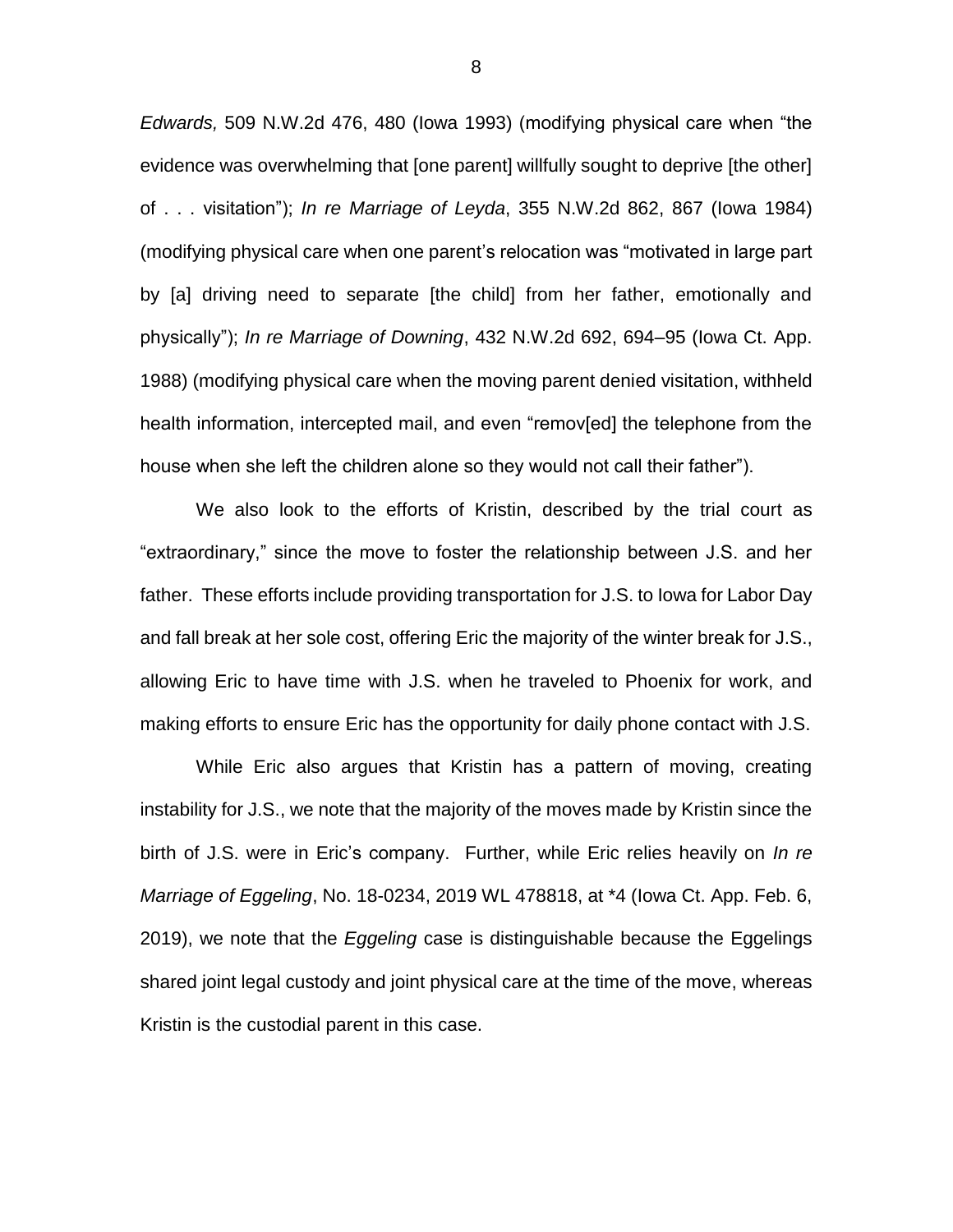B. Location, Distance, Disruption, and Impact.

Eric is opposed to the move to Arizona because it interferes with the parenting time he enjoyed with J.S. when she lived in Des Moines. The child's new home separates her from Eric by approximately 1400 miles, making in-person contact between Eric and J.S. significantly more challenging. The Supreme Court has previously found in *Frederici* a 700–mile move was "not alone sufficient to justify shifting physical care to [a] non-moving joint custodian." *Frederici,* 338 N.W.2d at 160. Further, "[p]hysical care issues are not to be resolved upon perceived fairness to the *spouses,* but primarily upon what is best for the *child.*" *In re Marriage of Hansen,* 733 N.W.2d 683, 695 (Iowa 2007).

The district court found that Kristin should remain the physical care provider for J.S., as Kristin has shown that she is willing to foster and support the relationship between J.S. and Eric. Contrastingly, the court found that Eric remains unable to cooperate with Kristin and unable to support the relationship between J.S. and Kristin. Our review of the record supports such finding.

Eric also contends the move has disrupted his daughter's life by distancing J.S. from himself, his girlfriend, and his girlfriend's children. As the Iowa Supreme Court has previously found, "[n]o move is easy, even for adults. Some emotional trauma can be expected whenever children are removed from familiar to unfamiliar surroundings." *Frederici,* 338 N.W.2d at 160. And "just as [the emotional trauma normally attending a move] does not prevent parents from moving generally, it is not alone sufficient to justify shifting physical care to the non-moving joint custodian." *Id.* Although we do not intend to minimize the impact of the move on J.S., we are convinced that notwithstanding the period of adjustment for J.S., the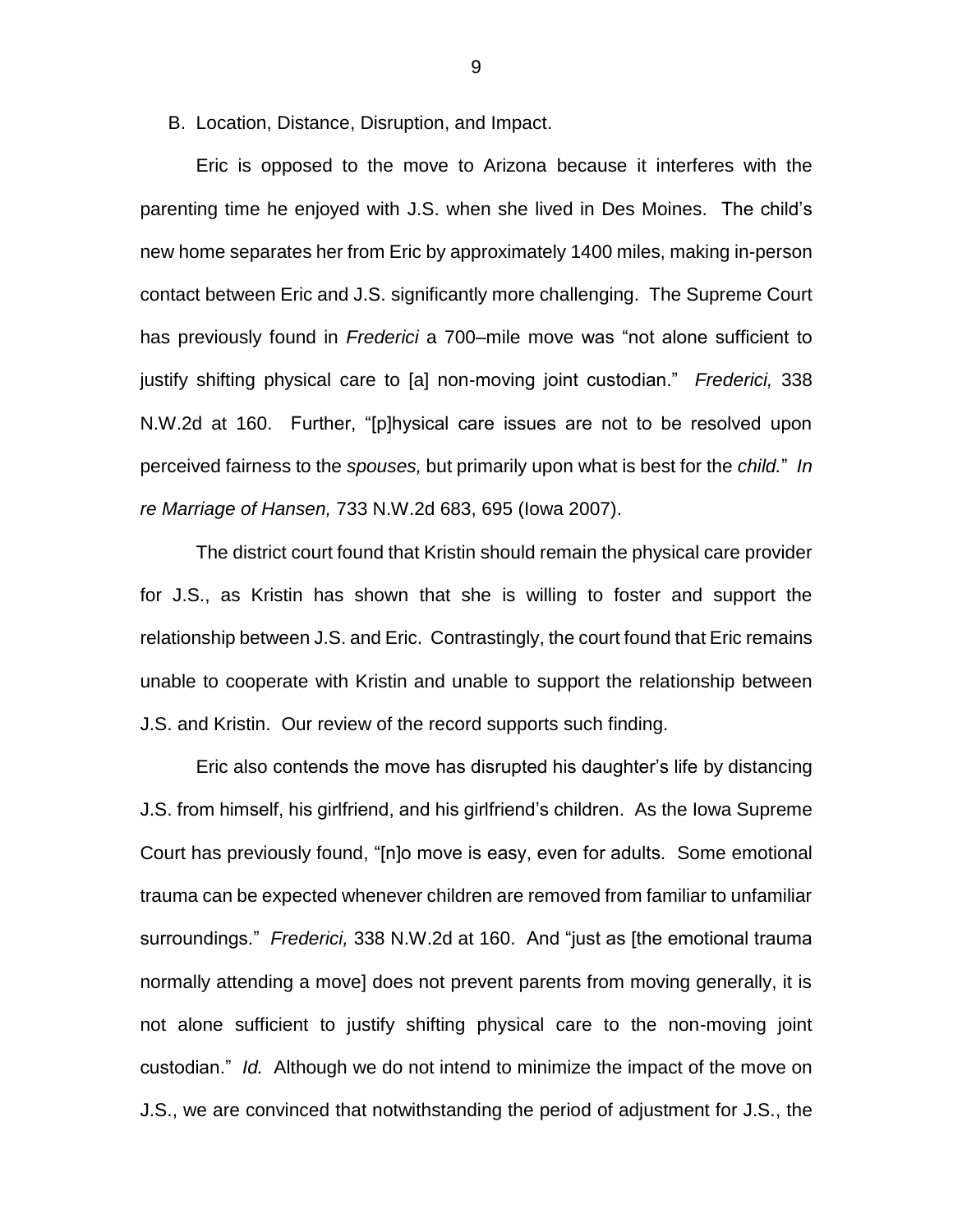move will allow her to maintain her close relationship with her primary caretaker and with her father given the visitation provided in the modified order. Kristin has enrolled J.S. in counseling. The counselor reports no concerns with the move. J.S. is also actively involved in her school. J.S. has been able to participate in extracurricular activities in Arizona similar to Iowa and has done well academically, as she did in Iowa.

Our rules governing modification of decrees place "greater importance on the stability of the relationship between [children] and the[ir] primary caregiver [than on] the physical setting of the child[ren]." *In re Marriage of Williams,* 589 N.W.2d 759, 762 (Iowa Ct. App. 1998); *see Hoffman*, 867 N.W.2d at 32–35; *In re Marriage of Whalen,* 569 N.W.2d 626, 630 (Iowa 1997) ("While stability is important in a child's life, stability can be nurtured as much by leaving children with the same custodial parent as leaving them in the same neighborhood.").

Lastly, the order of modification provides Eric with substantial visitation, which allows him to maintain his relationship with his daughter, in spite of the distance.

#### **IV. Modification of Physical Care Request by Eric.**

As the party seeking modification of a child's physical care, Eric is required to establish, by a preponderance of the evidence, that there has been a substantial change in circumstances since the original decree was entered. *In re Marriage of Thielges,* 623 N.W.2d 232, 235 (Iowa Ct. App. 2000). The change must be more or less permanent and relate to the child's welfare. *In re Marriage of Walton,* 577 N.W.2d 869, 869 (Iowa Ct. App. 1998). Eric must also show that he is the parent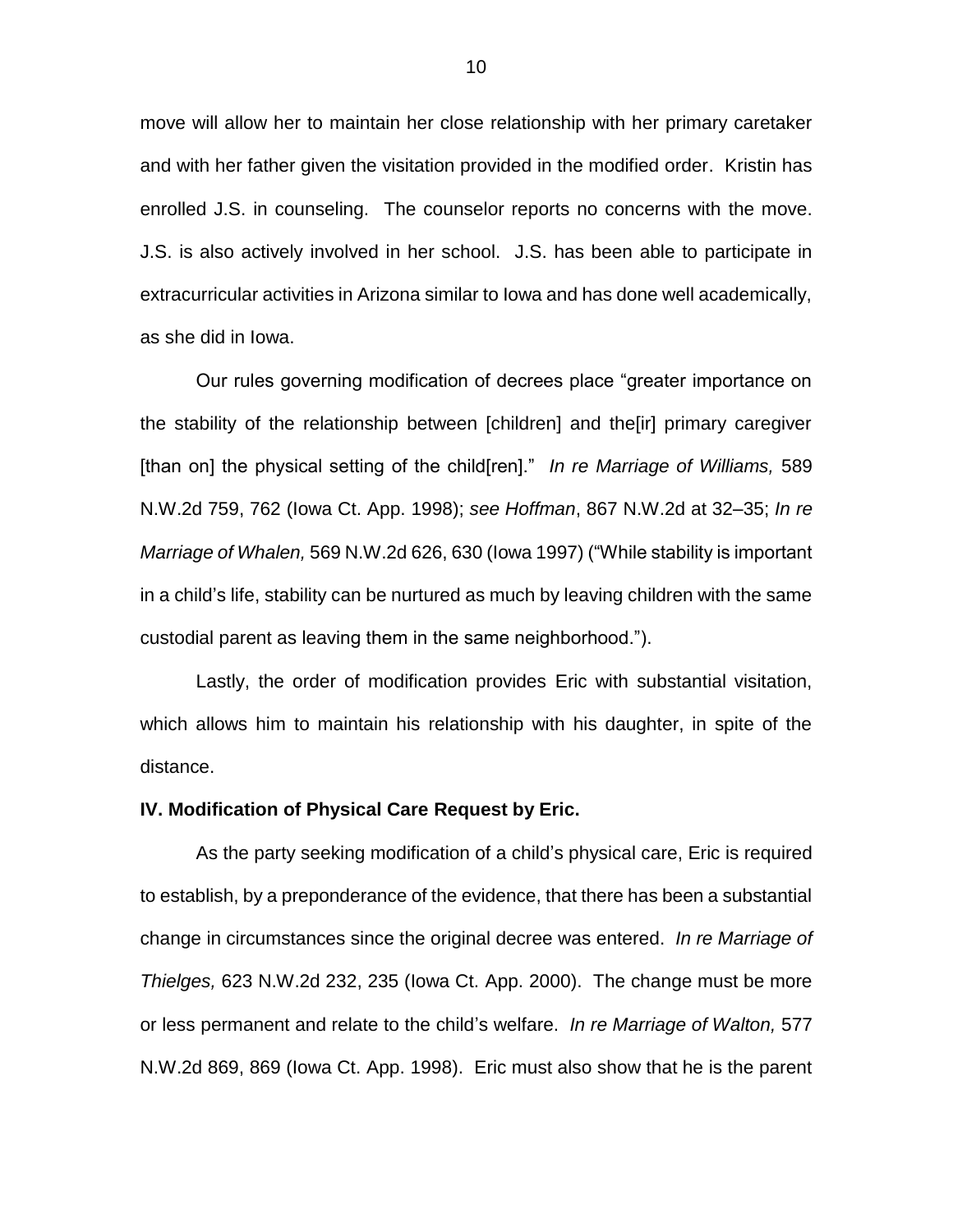who can more effectively minister to the child's well-being. *Thielges,* 623 N.W.2d at 235.

A. Custody evaluation and child custody investigator.

Eric argues that the district court relied on inappropriate evidence in ordering that physical care remain with Kristin and in denying Eric's request for physical care. This issue was raised in Eric's rule 1.904 motion. The district court rejected this argument:

The court disagrees with the Respondent's claims. The court found that the Respondent was unable to support the minor child's relationship with her mother, and relied upon the prior custody evaluation report to show a history of doing so in the past. In addition, the court recognized, and hereby specifically states, that the Petitioner's moving out of state while having custody of the minor child was a sufficient change of circumstances to reconsider custody. Finally, the facts and legal conclusions set out by the court in its ruling fully support the court's conclusion that it is in the minor child's best interest to remain in the physical custody of her mother.

We do not find that the district court inappropriately relied on the custody evaluation completed in 2016. The district court did make reference to such as a historical marker of Eric's behavior toward Kristin. We further note that despite Eric's argument, it was Eric, not Kristin, who offered the 2016 custody evaluation referenced by the court as an exhibit. A separate evaluation that also recommended that physical care remain with Kristin was completed in the instant action and referenced by the trial court.

B. Merits.

The trial court set forth the factors for consideration in making a custodial determination delineated in Iowa Code section 598.41(3) (2018), as referenced in section 600B.40(2). The Court had the opportunity to observe both parents at trial.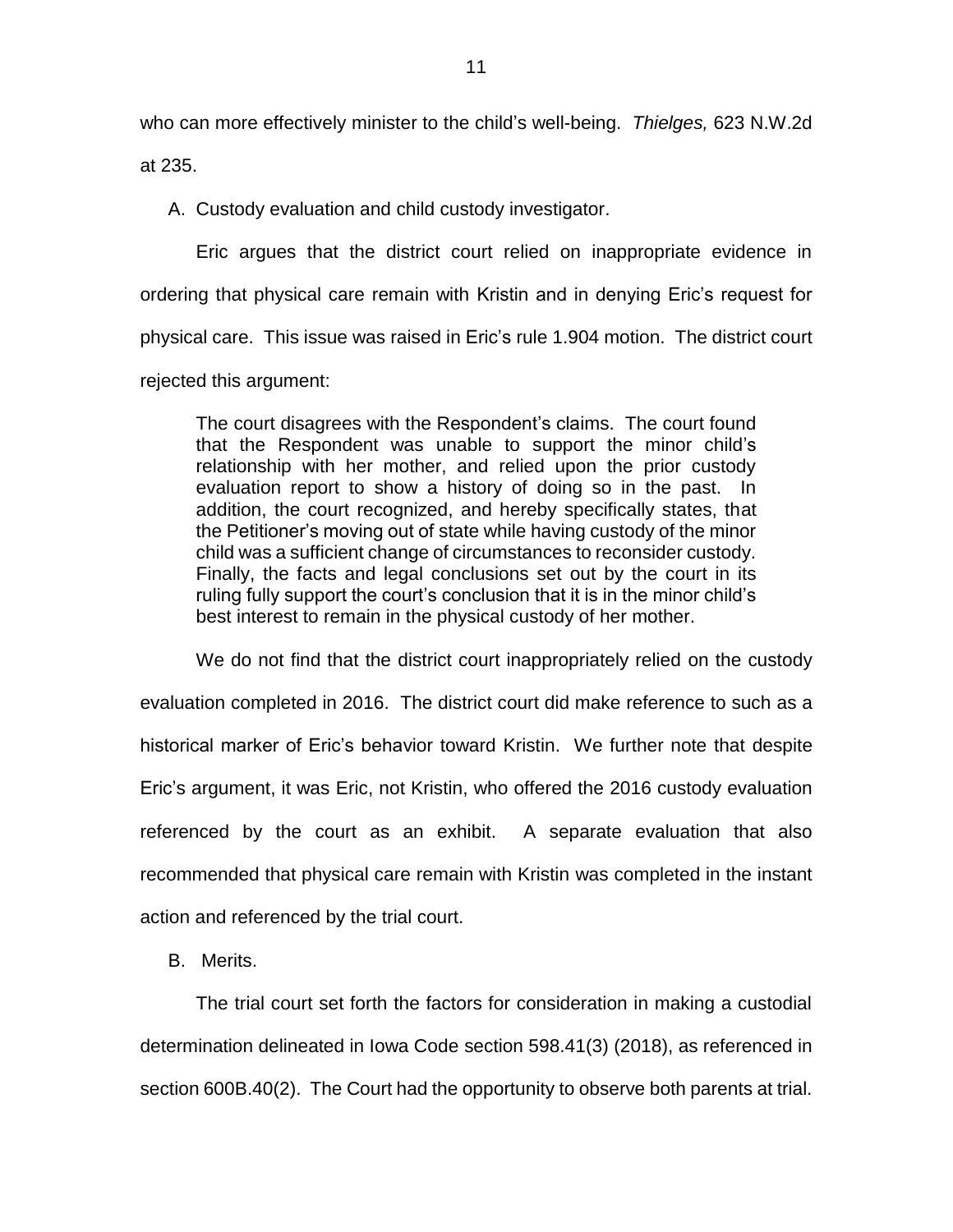It is well-settled that "[b]ecause [the] trial court was present to listen and observe the witnesses, we give weight to its findings." *In re Marriage of Zabecki,* 389 N.W.2d 396, 398 (Iowa 1986).

A trial court deciding family law cases is greatly helped in making a wise decision about the parties by listening to them and watching them in person. In contrast, appellate courts must rely on the printed record in evaluating the evidence. We are denied the impression created by the demeanor of each and every witness as the testimony is presented. *Hoffman*, 867 N.W.2d at 38.

The trial court applied the correct factors in determining the best interests of the child after an opportunity to gauge credibility. After full review of the record, we also agree with the district court's assessment that Eric is unable to support the minor child's relationship with her mother. While the move from Iowa to Arizona was sufficient to consider a change of physical care, Eric has not met his burden for such change in physical care by demonstrating that he is the parent who can more effectively minister to the child's well-being.

### **V. Award of Appellate Attorney Fees.**

Both parties request that this court award appellate attorney fees. Such an award "is discretionary and acknowledges the parties' financial positions." *In re Marriage of Gaer,* 476 N.W.2d 324, 330 (Iowa 1991). In paternity proceedings, the district court "may award the prevailing party reasonable attorney fees." Iowa Code § 600B.26. That provision also gives us discretion to award appellate attorney fees. *In re Marriage of Michael*, 839 N.W.2d 630, 639 (Iowa 2013).

We consider the parties' respective abilities to pay, whether a party resisting the modification petition was successful, and whether a party has been obliged to